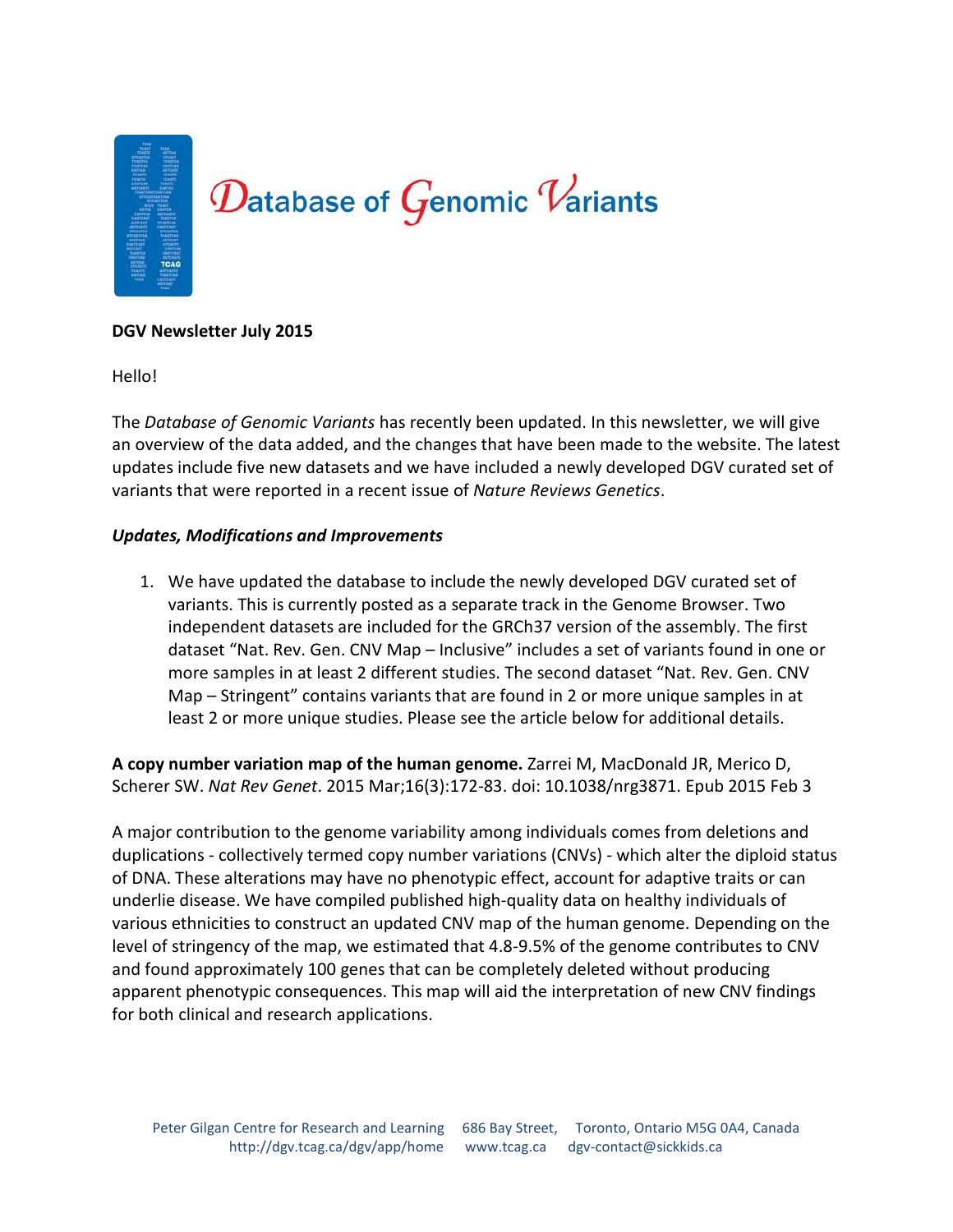# **New Studies and New Datasets Added to the Database of Genomic Variants**

1. Uddin2014. Study Accession = estd212

**A high-resolution copy-number variation resource for clinical and population genetics.** Uddin M, Thiruvahindrapuram B, Walker S, Wang Z, Hu P, Lamoureux S, Wei J, MacDonald JR, Pellecchia G, Lu C, Lionel AC, Gazzellone MJ, McLaughlin JR, Brown C, Andrulis IL, Knight JA, Herbrick JA, Wintle RF, Ray P, Stavropoulos DJ, Marshall CR, Scherer SW. Genet Med. 2014 Dec 11. doi: 10.1038/gim.2014.178.

Purpose: Chromosomal microarray analysis to assess copy-number variation has become a firsttier genetic diagnostic test for individuals with unexplained neurodevelopmental disorders or multiple congenital anomalies. More than 100 cytogenetic laboratories worldwide use the new ultra-high resolution Affymetrix CytoScan-HD array to genotype hundreds of thousands of samples per year. Our aim was to develop a copy-number variation resource from a new population sample that would enable more accurate interpretation of clinical genetics data on this microarray platform and others.Methods:Genotyping of 1,000 adult volunteers who are broadly representative of the Ontario population (as obtained from the Ontario Population Genomics Platform) was performed with the CytoScan-HD microarray system, which has 2.7 million probes. Four independent algorithms were applied to detect copy-number variations. Reproducibility and validation metrics were quantified using sample replicates and quantitative-polymerase chain reaction, respectively.Results:DNA from 873 individuals passed quality control and we identified 71,178 copy-number variations (81 copy-number variations/individual); 9.8% (6,984) of these copy-number variations were previously unreported. After applying three layers of filtering criteria, from our highest confidence copynumber variation data set we obtained >95% reproducibility and >90% validation rates (73% of these copy-number variations overlapped at least one gene).Conclusion:The genotype data and annotated copy-number variations for this largely Caucasian population will represent a valuable public resource enabling clinical genetics research and diagnostics.

# 2. Boomsma2014. Study Accession = estd215

# **The Genome of the Netherlands: design, and project goals.**

Boomsma DI, Wijmenga C, Slagboom EP, Swertz MA, Karssen LC, Abdellaoui A, Ye K, Guryev V, Vermaat M, van Dijk F, Francioli LC, Hottenga JJ, Laros JF, Li Q, Li Y, Cao H, Chen R, Du Y, Li N, Cao S, van Setten J, Menelaou A, Pulit SL, Hehir-Kwa JY, Beekman M, Elbers CC, Byelas H, de Craen AJ, Deelen P, Dijkstra M, den Dunnen JT, de Knijff P, Houwing-Duistermaat J, Koval V, Estrada K, Hofman A, Kanterakis A, Enckevort Dv, Mai H, Kattenberg M, van Leeuwen EM, Neerincx PB, Oostra B, Rivadeneira F, Suchiman EH, Uitterlinden AG, Willemsen , Wolffenbuttel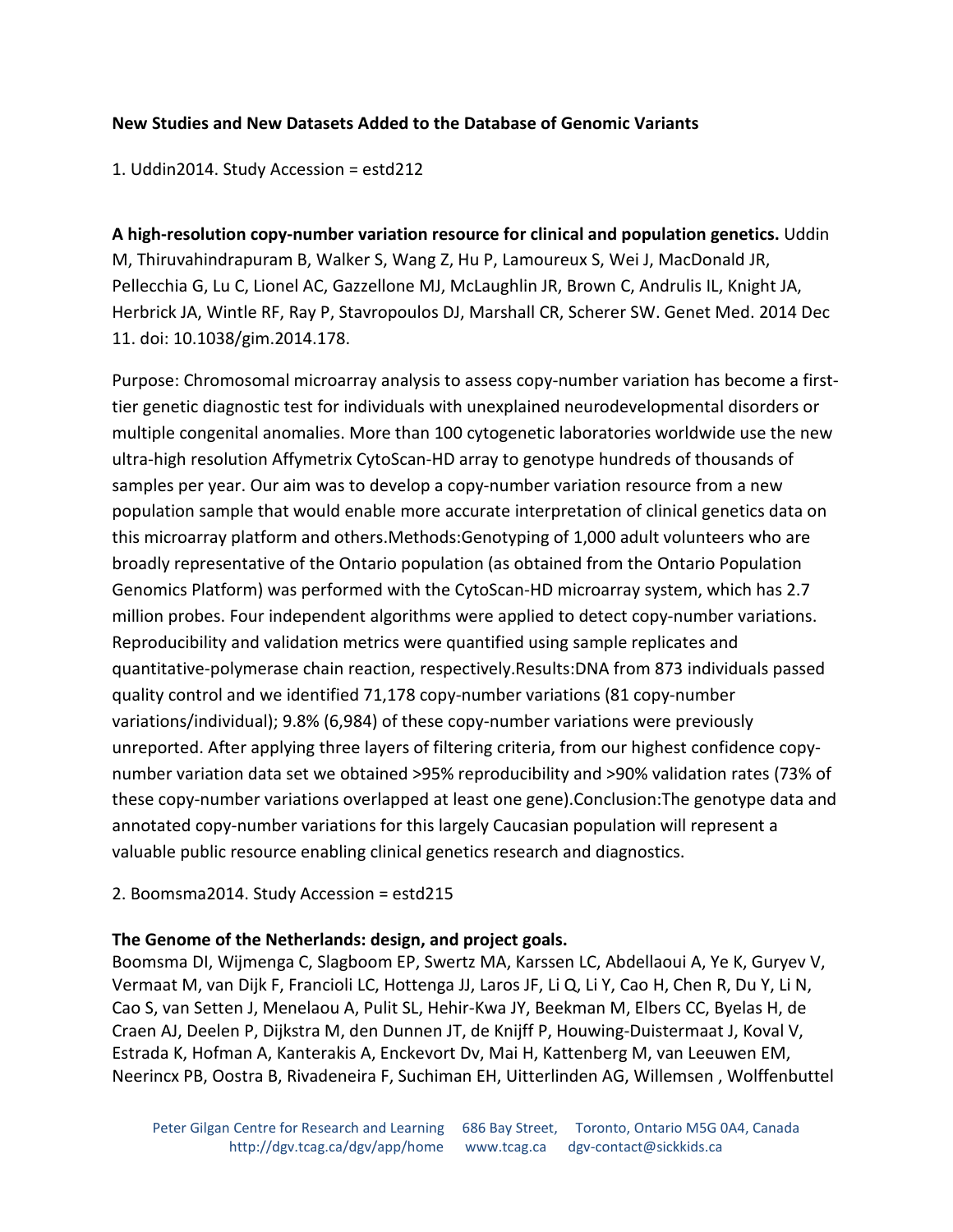BH, Wang J, de Bakker P, van Ommen GJ, van Duijn CM.Eur J Hum Genet. 2014 Feb;22(2):221-7. doi: 10.1038/ejhg.2013.118. Epub 2013 May 29.

Within the Netherlands a national network of biobanks has been established (Biobanking and Biomolecular Research Infrastructure-Netherlands (BBMRI-NL)) as a national node of the European BBMRI. One of the aims of BBMRI-NL is to enrich biobanks with different types of molecular and phenotype data. Here, we describe the Genome of the Netherlands (GoNL), one of the projects within BBMRI-NL. GoNL is a whole-genome-sequencing project in a representative sample consisting of 250 trio-families from all provinces in the Netherlands, which aims to characterize DNA sequence variation in the Dutch population. The parentoffspring trios include adult individuals ranging in age from 19 to 87 years (mean=53 years; SD=16 years) from birth cohorts 1910-1994. Sequencing was done on blood-derived DNA from uncultured cells and accomplished coverage was 14-15x. The family-based design represents a unique resource to assess the frequency of regional variants, accurately reconstruct haplotypes by family-based phasing, characterize short indels and complex structural variants, and establish the rate of de novo mutational events. GoNL will also serve as a reference panel for imputation in the available genome-wide association studies in Dutch and other cohorts to refine association signals and uncover population-specific variants. GoNL will create a catalog of human genetic variation in this sample that is uniquely characterized with respect to microgeographic location and a wide range of phenotypes. The resource will be made available to the research and medical community to guide the interpretation of sequencing projects. The present paper summarizes the global characteristics of the project.

3. 1000 Genomes Phase 3. Study Accession = estd214

Submitter: Laura Clark; Project: PRJEB6930; Submitter URL: http://www.1000genomes.org/

This study contains the structural variants from the combined release set which contains more than 79 million variant sites and includes not just biallelic snps but also indels, deletions, complex short substitutions and other structural variant classes. It is based on data from 2504 unrelated individuals from 26 different populations around the world.

# 4. Coe2014. Study Accession = nstd100

# **Refining analyses of copy number variation identifies specific genes associated**

**with developmental delay.** Coe BP, Witherspoon K, Rosenfeld JA, van Bon BW, Vulto-van Silfhout AT, Bosco P, Friend KL, Baker C, Buono S, Vissers LE, Schuurs-Hoeijmakers JH, Hoischen A, Pfundt R, Krumm N, Carvill GL, Li D, Amaral D, Brown N, Lockhart PJ, Scheffer IE, Alberti A, Shaw M, Pettinato R, Tervo R, de Leeuw N, Reijnders MR, Torchia BS, Peeters H, O'Roak BJ, Fichera M, Hehir-Kwa JY, Shendure J, Mefford HC, Haan E, Gécz J, de Vries BB, Romano C, Eichler EE. Nat Genet. 2014 Oct;46(10):1063-71. doi: 10.1038/ng.3092. Epub 2014 Sep 14

Peter Gilgan Centre for Research and Learning 686 Bay Street, Toronto, Ontario M5G 0A4, Canada http://dgv.tcag.ca/dgv/app/home www.tcag.ca dgv-contact@sickkids.ca Copy number variants (CNVs) are associated with many neurocognitive disorders; however, these events are typically large, and the underlying causative genes are unclear. We created an